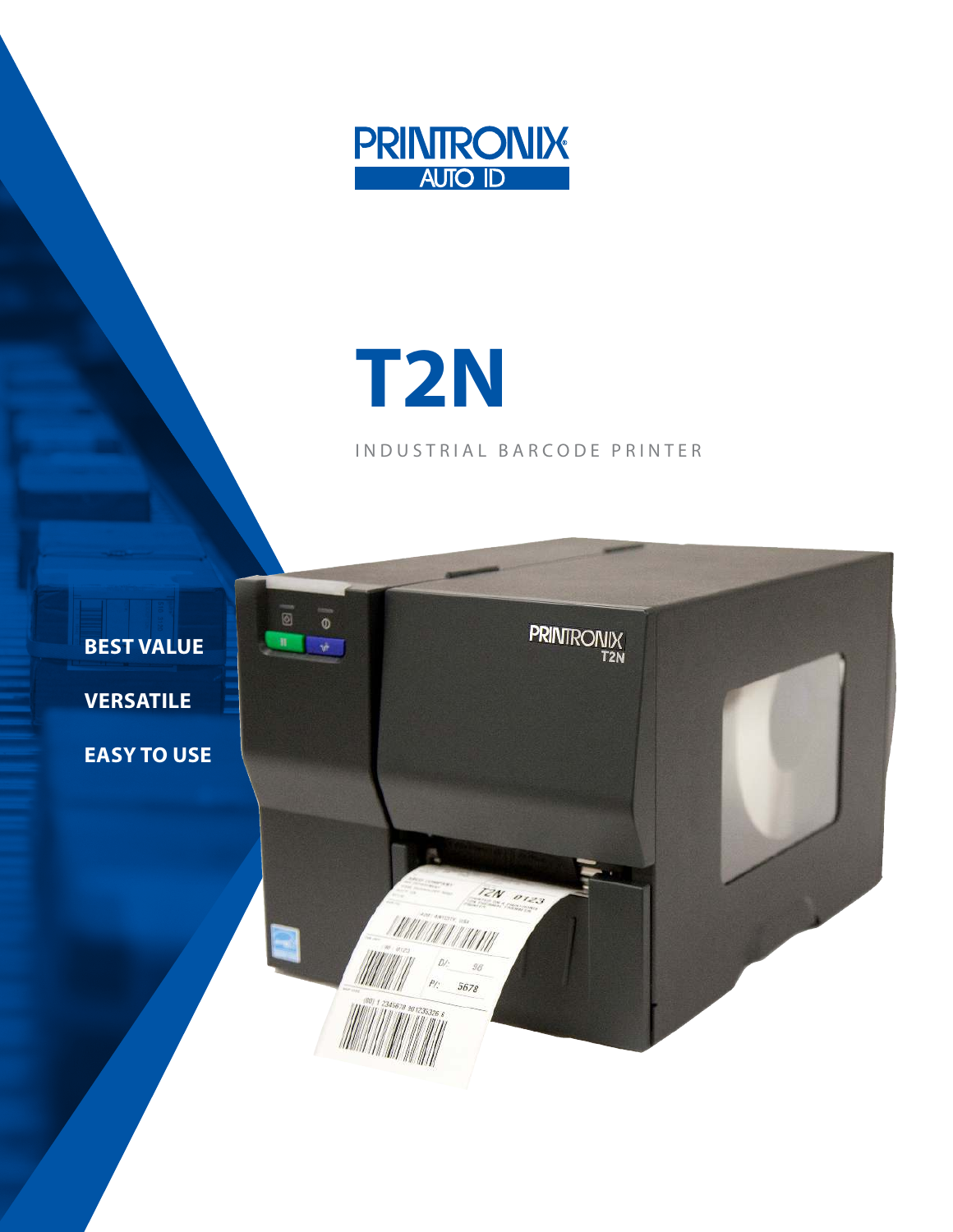



# **T2N Series – Industrial Bar Code Printing Without the High Price**

The T2N series delivers exceptional print quality, more standard features, and a simple design that will provide years of uninterrupted service. Together this combination adds up to a truly outstanding value that users everywhere will appreciate.



• Durable metal construction and reliable engineering for years of uninterrupted productivity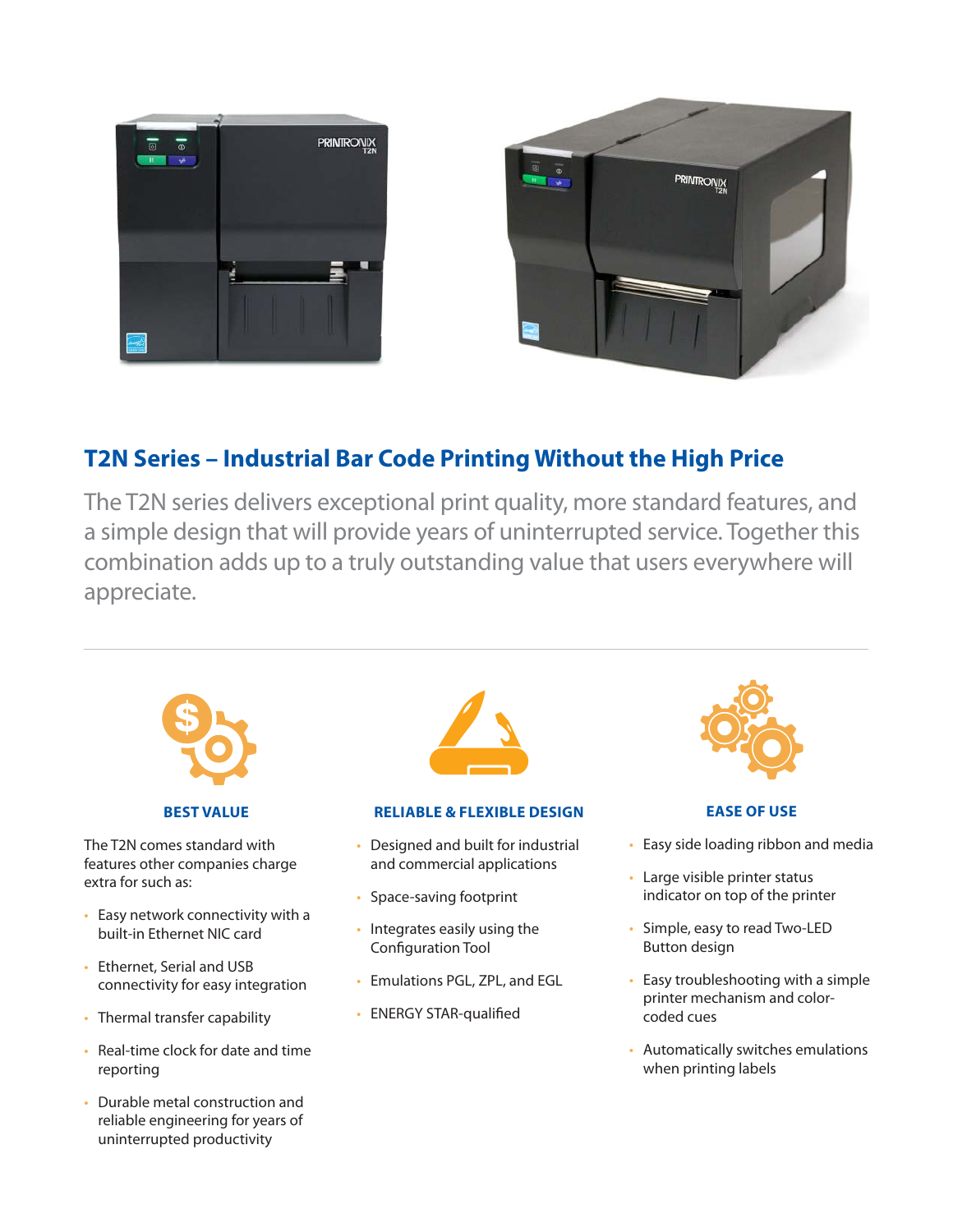## **T2N MAKES BAR CODE PRINTING EVEN MORE AFFORDABLE**

The T2N Series features simple design, ease of use and outstanding value that's priced below competitive printers. It is the first entry-level industrial thermal bar code printer to offer Ethernet NIC connectivity as a standard feature. Additionally it includes a real time clock, direct thermal and thermal transfer printing capability and the industry's highest reliability and performance you have come to expect from Printronix. Workers in distribution, manufacturing, logistics, retail and healthcare will appreciate its simplified user interface and rugged compact design. The T2N is a "best value" because of its outstanding performance and variety of standard features not usually found in this price segment. Plus, it's ENERGY STAR-qualified. Products that earn the ENERGY STAR qualification prevent greenhouse gas emissions by meeting strict energy efficiency guidelines set by the U.S. Environmental Protection Agency and the U.S. Department of Energy.



### **THE IDEAL THERMAL BAR CODE PRINTER FOR INDUSTRIAL APPLICATIONS**

Printronix Auto ID created the T2N series to bring industrial thermal bar code printing to entry-level buyers. Manufacturing, logistics, distribution, healthcare and retail companies will consider the T2N a "best value" because of its reliability, durability and wide range of standard features.

| If you're in         | You can expect from the T2N                                                     |
|----------------------|---------------------------------------------------------------------------------|
| <b>Distribution</b>  | Industry-leading reliability and durability                                     |
| <b>Logistics</b>     | Simplified printer serviceability and management                                |
| <b>Manufacturing</b> | Highest print quality available in class                                        |
| <b>Retail</b>        | Simple, attractive, easy-to-use design                                          |
| <b>Healthcare</b>    | Small footprint, with a lightweight design<br>Easy to integrate into operations |